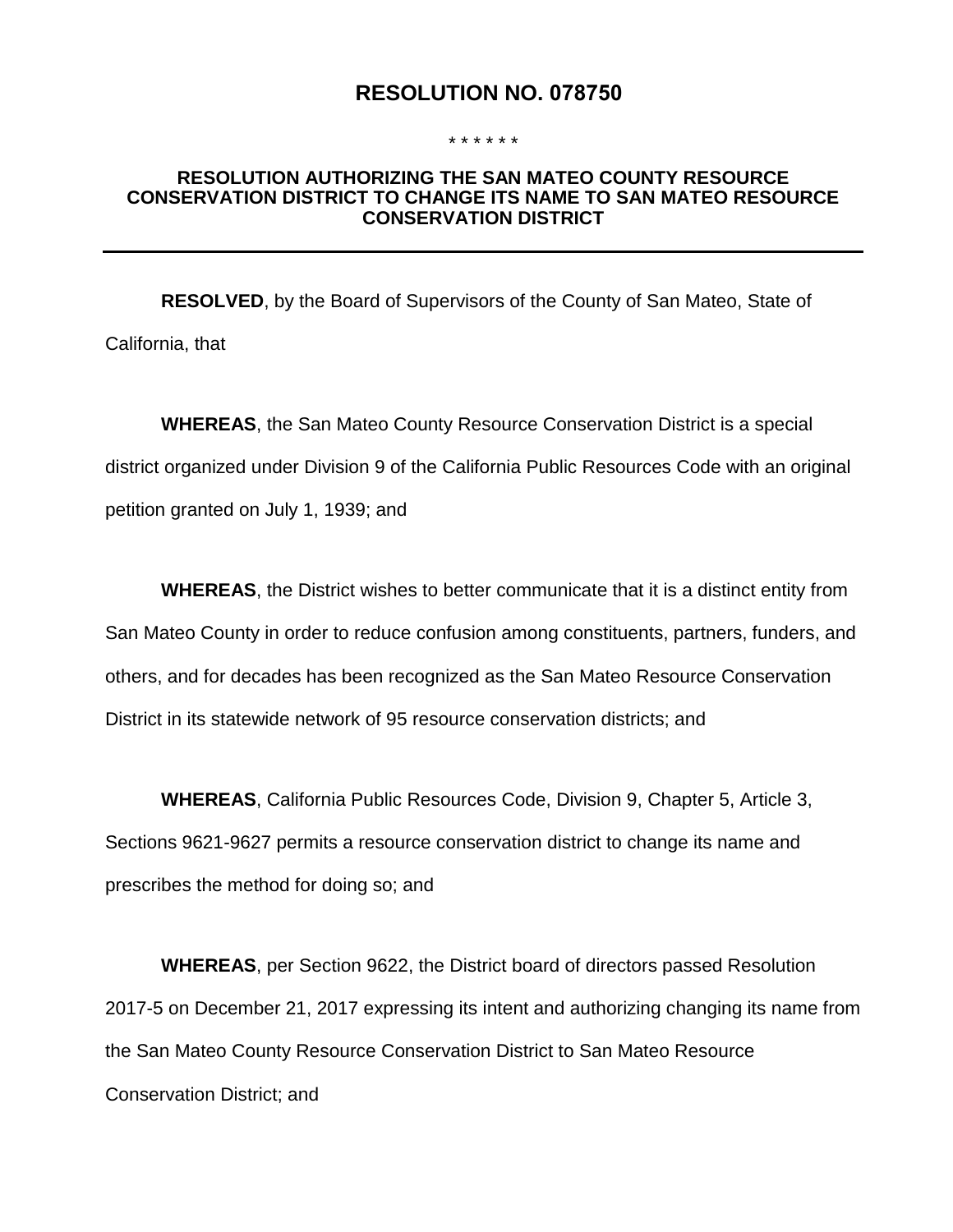**WHEREAS**, per Section 9623, the District forwarded a copy of Resolution 2017-5 to the San Mateo County Board of Supervisors with the request that the name of the district be changed to the stated name; and

**WHEREAS**, per Sections 9624-9626, the Board of Supervisors shall consider this request, officially record their action in their minutes, and if approved shall cause certified copies of the resolution to the board of directors initiating the request and the State Board of Equalization.

**NOW, THEREFORE, IT IS HEREBY DETERMINED AND ORDERED** that the San Mateo County Board of Supervisors hereby approves the request by the San Mateo County Resource Conservation District to change its name to San Mateo Resource Conservation District and will forward certified copies of this resolution as required by the Public Resources Code.

\* \* \* \* \* \*